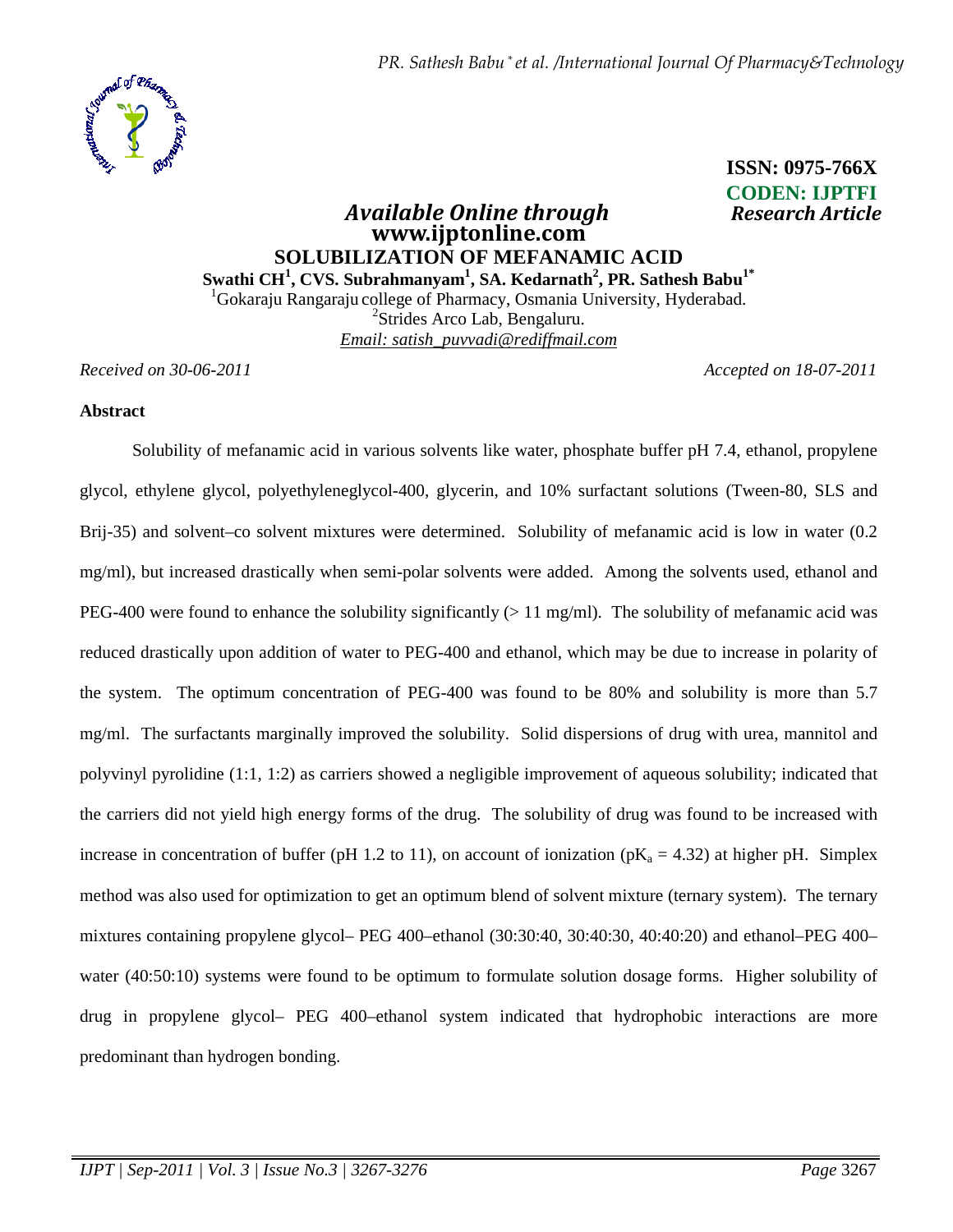*PR. Sathesh Babu \* et al. /International Journal Of Pharmacy&Technology* **Key words:** Solubility, Mefanamic acid, Co solvency, Micellar solubilization, pH modification, Solid dispersion,

Simplex method.

# **Introduction**

Liquid pharmaceuticals have been in demand, though drugs are being used mostly in the form of tablets and capsules. The very old, the very young and many otherwise not normal patients are incapable of swallowing tablets and capsules. They must be provided with liquid oral dosage forms. The most frequently encountered difficulty in the preparation of solutions is the insolubility of the drug. The solubility phenomenon is one of the least understood of all the physicochemical properties particularly with reference to pharmaceutical solutions. Therefore, solubility knowledge is important to the pharmacist as it permits in choosing the best solvent medium for a drug or a combination of drugs.

NSAIDs exhibit analgesic, anti-inflammatory, antipyretic, and platelet inhibitory properties. Mefenamic acid (MA) is a NSAID of the enolic acid class, which shows preferential inhibition of cyclo-oxygenase-2 and inhibits the prostaglandin synthesis<sup>1</sup>. It belongs to biopharmaceutical classification system class II low solubilityhigh permeability drug with approximately 90% bioavailability. The present work is aimed towards enhancing the solubility by using different techniques such as co solvency, micellar solubilization, pH modification.

Weak electrolytes and nonpolar molecules have poor water solubility, which it can be improved by altering polarity of the solvent system. This can be achieved by addition of another solvent. Co solvent system works by reducing the interfacial tension between the aqueous solution and hydrophobic solute i.e., solvent blending. Most co solvents have hydrogen bond donor and/or acceptor groups as well as small hydrocarbon regions<sup>4</sup>. Their hydrophilic hydrogen bonding groups ensure water miscibility, while their hydrophobic hydrocarbon regions interfere with hydrogen bonding network, reducing the overall intermolecular attraction of water. By disrupting water's self-association, co solvents reduce water's ability to squeeze out non-polar, hydrophobic compounds.

Micellar solubilization is used as an efficient tool for solubilization of hydrophobic drugs in aqueous environments. Reversible interaction with the micelles (of a surfactant in water) to form a thermodynamically stable isotropic solution with reduced thermodynamic activity. The surfactant molecules aggregate and form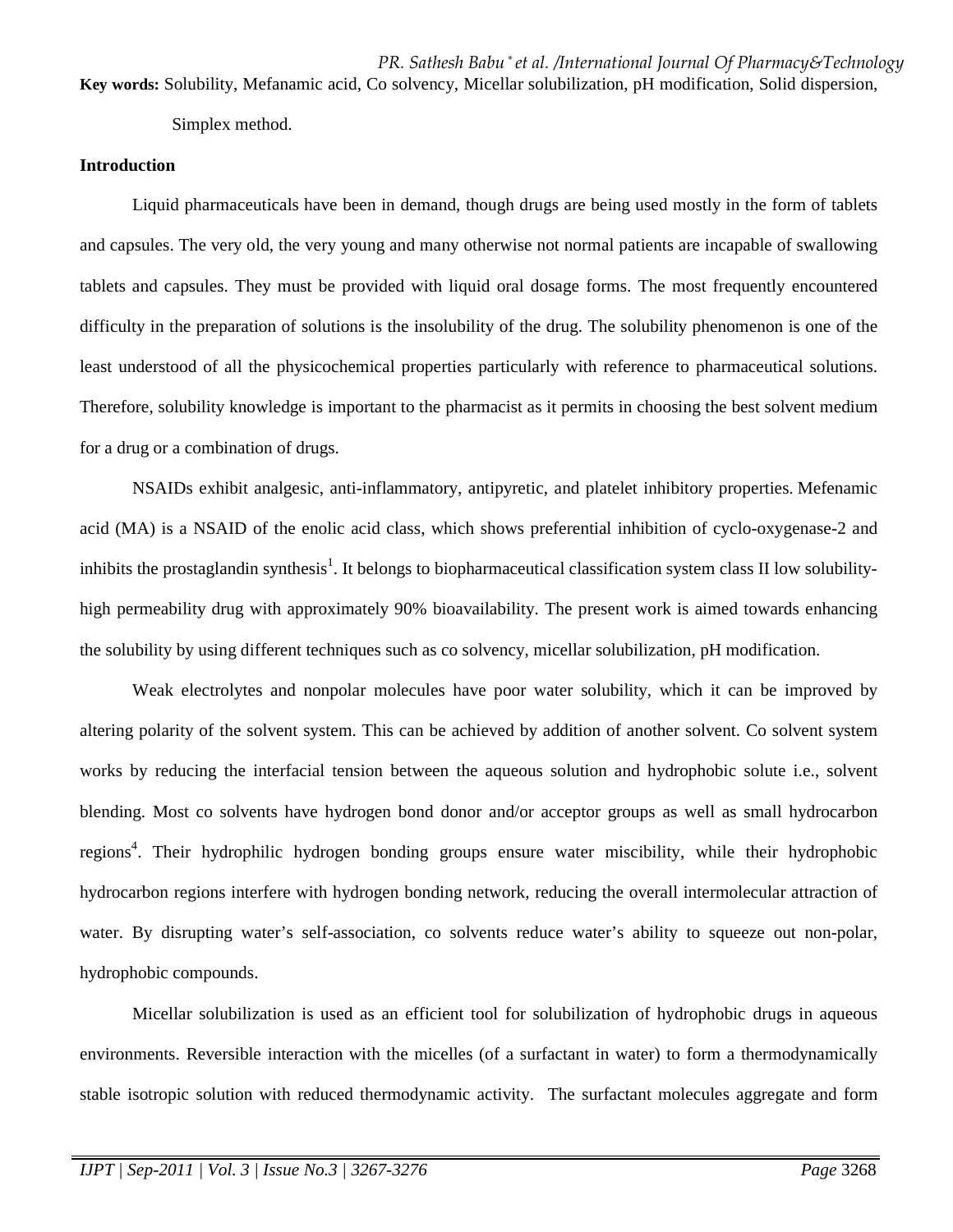*PR. Sathesh Babu \* et al. /International Journal Of Pharmacy&Technology* micelles at particular concentration critical micelle concentration (cmc), with formation of hydrophobic interior

core and hydrophilic external environment. The concentration of water decreases from the surface towards the core of the micelle, with a completely hydrophobic core. Consequently, the drug distribute itself in a micelle on basis of its polarity which means that non-polar molecules in the micellar core. Depending on the polarity drug get distributed along the surfactant molecules in certain intermediate positions<sup>3</sup>.

#### **Materials and Methods**

Mefenamic acid was a gift sample from Wan bury Ltd., Iragavaram, A.P. Poly ethylene glycol 400 (PEG 400), propylene glycol, glycerin, ethanol, ethylene glycol, urea, mannitol, cetrimide, sodium acetate, sodium benzoate, sodium salicylate, sodium lauryl sulphate, Tween 80 was purchased from S.D. Fine- Chem. Ltd., Mumbai. All other reagents used were of analytical grade. Double distilled water was prepared using all glass distillation apparatus.

#### **Solubility determination:**

The solubility of mefanamic acid was determined in individual solvents as well as mixed solvents. About 10 ml of the solvent blend was introduced into the 50 ml volumetric flask containing excess mefanamic acid. The flasks were agitated in a cryostat constant temperature reciprocating shaker bath (Kemi-Instruments, Kerala, India) at room temperature (25  $\pm$  1°C) for at least 24 hr in order to obtain equilibrium. Preliminary studies showed that this period was sufficient to ensure saturation at 25° C. After 24 hr of equilibrium, aliquots were withdrawn, filtered (0.22 mm pore size), diluted, and analyzed at 333 nm on Shimadzu UV/Vis spectrophotometer (UV-1700PC, Shimadzu, Japan). All solubility experiments were conducted in triplicate.

# **Co solvency (Ternary mixtures) – Simplex method<sup>6</sup>**

# **Procedure:**

Initially, three readings (1, 2, and 3) are required for constructing a triangle. The composition of the solvents must be preferably at low levels, so that higher solubility can be expected in subsequent steps. The lowest solubility is obtained at any of these three points. It is necessary to move away from the lowest solubility point obtained. Therefore, its mirror image is plotted across the line joining the two points, the mirror image is obtained. The procedure and calculations are as reported in the literature.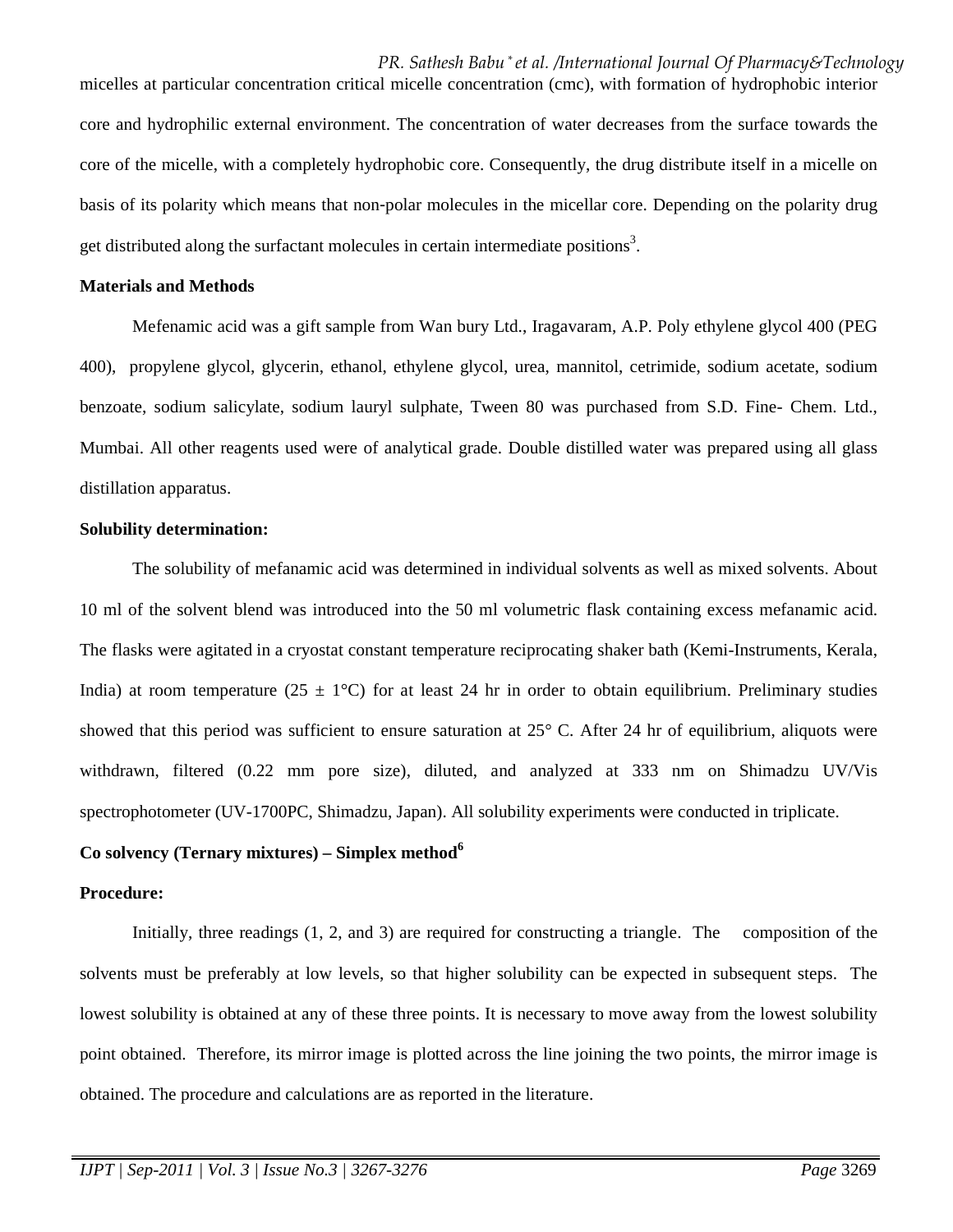#### **Micellar solubilization**

Different concentrations of  $(0.3, 0.6, 0.9, 1.2, 1.5\% \text{ w/v})$  of surfactants (sodiumlaurylsulphate, tween 80 and cetrimide) were used. An excess amount of mefanamic acid was added to the surfactant solution, taken in 50 ml volumetric flasks. The flasks were shaken for 24 h.At equilibrium samples were withdrawn and properly diluted through filter of pore size 0.22 mm and finally analyzed for concentration of mefanamic acid spectrophotometrically at 333 nm.

# **pH modification**

 The method of solubility determination remained the same. A pH-solubility profile of mefenamic acid was obtained in the buffers of pH range 1.2 to 11 by determining the solubility. The pH of the saturated drug solution, measured on a pH meter, was taken as the final pH in each case. Samples were analyzed spectrophotometrically at 333 nm.

# **Solid dispersions:**

Solid dispersions of mefanamic acid were prepared by using three methods like melting method, solvent evaporation and kneading method by using carriers (mannitol, urea and PVP).

### **Results and Discussion**

### **Solubility in Pure Solvents**

The solubility data of mefanamic acid in water and in other solvents at 25°C are recorded in **Table 1**. The solubility of mefanamic acid in water is low (0.2088 mg/ml). Solubility of mefanamic acid was found to be particularly high in ethanol and PEG 400. In general, alcohols are better solvents than water. Mefanamic acid was found to have maximum solubility in ethanol and high solubility next to ethanol is PEG 400 is probably because of extensive hydrophobic interactions with the solvent, because PEG 400 has a long nonpolar part compared with other solvents.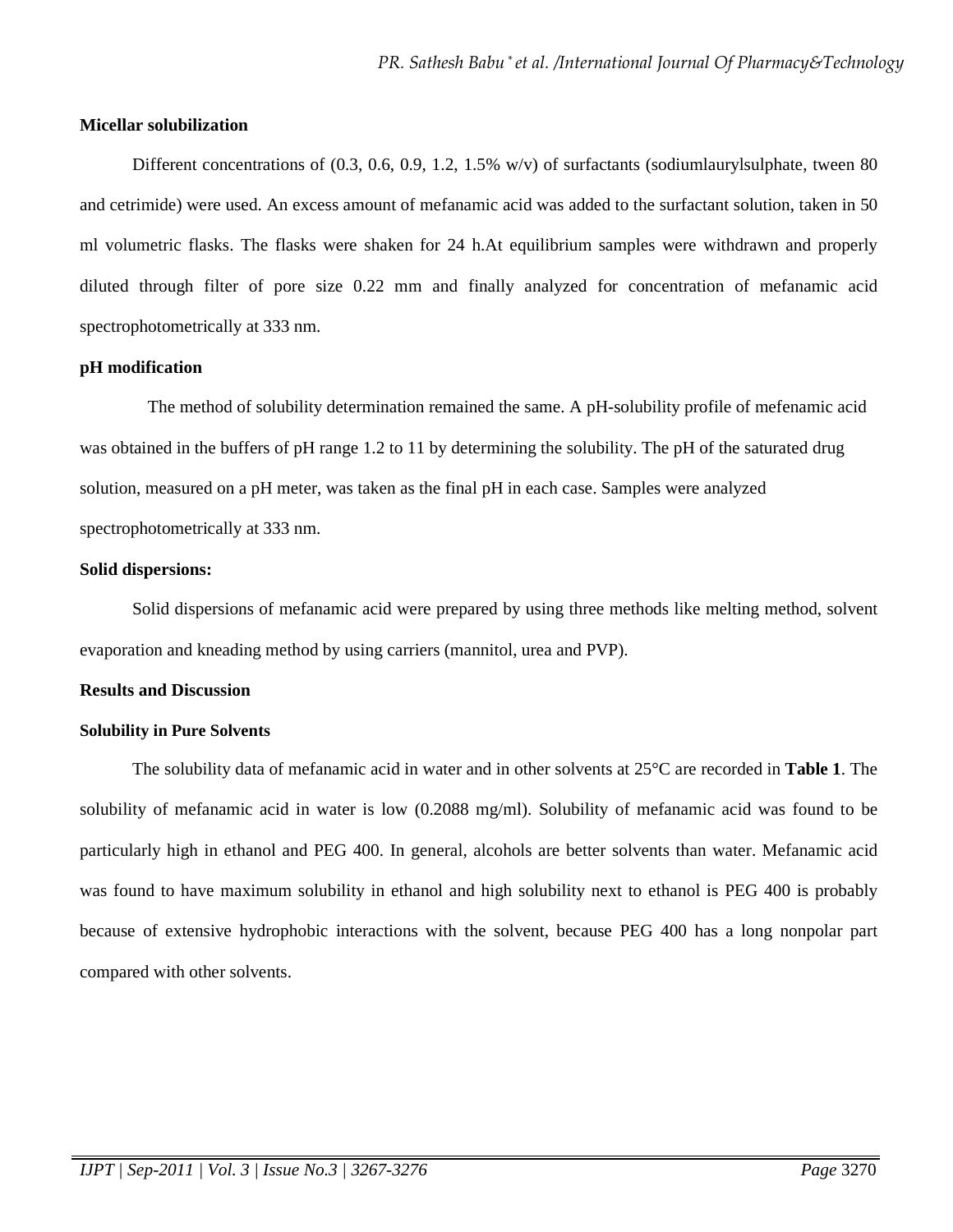*PR. Sathesh Babu \* et al. /International Journal Of Pharmacy&Technology* **Table 1. Solubility of mefanamic acid in various solvents at 25 <sup>o</sup>C.**

| Solvent / vehicle       | <b>Solubility</b> | <b>Fold increase</b> |
|-------------------------|-------------------|----------------------|
|                         | (mg/ml)           |                      |
| Water                   | 0.2088            |                      |
| Ethanol                 | 14.7846           | 70.81                |
| Propylene glycol        | 0.2188            | 1.05                 |
| Glycerin                | 0.1564            | 0.75                 |
| Brij-35 (10%)           | 0.1467            | 0.70                 |
| Buffer 7.4              | 0.0252            | 0.12                 |
| S.L.S (10%)             | 0.3138            | 15                   |
| Tween-80                | 0.3712            | 1.78                 |
| Polyethylene glycol 400 | 11.5086           | 55.12                |
| Ethylene glycol         | 0.2197            | 1.05                 |

#### **Solubility by Micellar Solubilization**

Surfactants, viz., cationic, anionic and nonionic, were studied for improvement of solubility of mefanamic acid. Nonionic surfactants were more tolerable and compatible with biological system. All surfactants improved the aqueous solubility of mefanamic acid. The solubility data of mefanamic acid in surfactant solutions  $(0.3 - 1.5\% \text{ w/v})$  are given in the **Table 2.** Rank order of solubility improvement is as follows cetrimide  $> SLS$  > Tween 80. This order is in accordance with the electrostatic interactions between the drug and the surfactants. **Table 2** summarizes amount of drug (mg) solubilized in gm of surfactant and corresponding distribution coefficient. It is clearly evident that higher the solubilization efficiency, higher the distribution coefficient. This suggests that more amount of drug is being partitioned in micellar core. The more non polar the solute, the more likely it is to be incorporated in the core of the micelle. The relationship between the drug solubility in a micellar solution and surfactant concentration is described by the following equation<sup>7</sup>.

$$
S_{\text{total}} = S_{\text{w}} + k (C_{\text{surf}} - \text{CMC}) \tag{1}
$$

where  $C_{\text{surf}}$  is the concentration of micellar surfactant (i.e., the total surfactant concentration minus the critical micellar concentration) and *k* is the molar solubilization capacity, the number of moles of solute that can be solubilized by one mole of micellar surfactant. If the critical micellar concentration (CMC) is much lower than  $C<sub>surf</sub>$ , equation can be approximated by the following equation;

$$
S_{\text{total}} = S_{\text{w}} + k C_{\text{surf}} \tag{2}
$$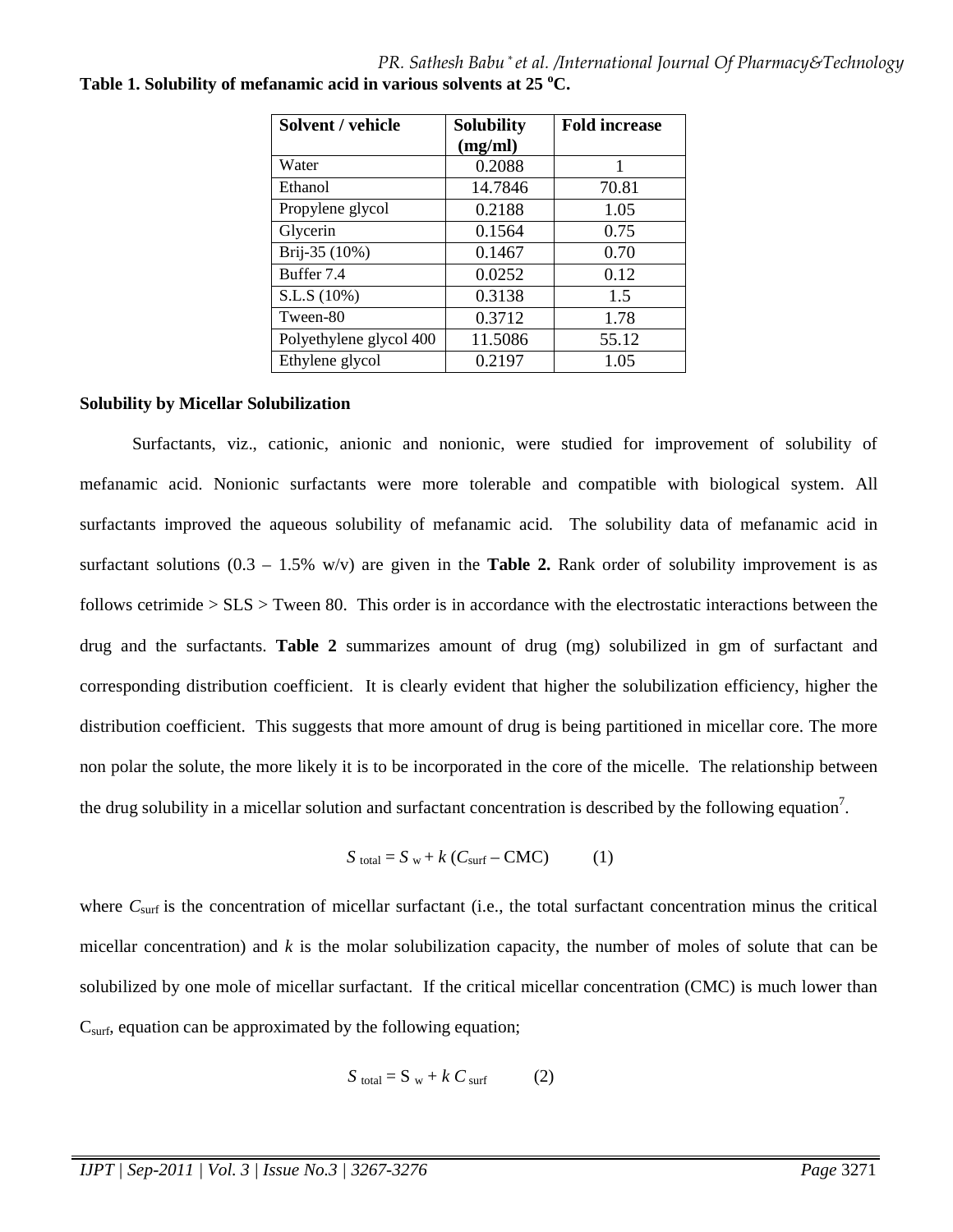# *PR. Sathesh Babu \* et al. /International Journal Of Pharmacy&Technology*

The increased solubility in presence of cetrimide (+ve) and the mefanamic acid (-ve, due to –COOH group) acquired. These two molecules interact electro staticall. Probably, the drug molecules can attach with micelles of cetrimide at the exterior (outside) of structure. In this case micellar solubilization can be presumed. Therefore the effect is combined. Sodium lauryl sulphate, an anionic surfactant, showed a linear increase in solubility with increasing concentration, but the solubility is lower than its solubility in water. This data suggests that locus of solubilization of mefanamic acid is different from what is postulated for nonionic series of surfactants. Alkhamis *et al* have demonstrated that site of solubilization for anionic solubilizers are out side palisade region of micelles, which results in reduced solubility of mefanamic acid.

Cetrimide, being a cationic surfactant, showed a marginal increase in solubility with increase in concentration.

| <b>Surfactant</b>         | <b>Concentration</b><br>range $(\% w/v)$ | <b>Molar solubilization</b><br>capacity $(k)$<br>(mg/g of surfactant) | <b>Distribution</b><br>coefficient $(Km)$ |
|---------------------------|------------------------------------------|-----------------------------------------------------------------------|-------------------------------------------|
| Cetrimide                 | $0.3 - 1.5$                              | 0.1877                                                                | 19.3105                                   |
| Sodium lauryl<br>sulphate | $0.3 - 1.5$                              | 0.0612                                                                | 2.4571                                    |
| Tween 80                  | $0.3 - 1.5$                              | 0.0345                                                                | 1.8913                                    |

**Table 2:** Solubility and distribution coefficient of mefanamic acid in surfactant solution

# **pH modification**

The solubility of mefanamic acid in buffers at different pH values ranging from1.2 to 11 was determined at 25 and 37 °C, mimicking the conditions of pH and temperature in the GI tract. The aqueous solubility of mefanamic acid is pH dependent because the  $pK_a$  of mefanamic acid is 4.32. Comparison of the solubilities of mefanamic acid in the buffers at two different temperatures is shown in Figure 2. Due to their low solubility in water, it is often difficult to determine. The solubility of most of the acidic drugs in aqueous solutions was very low in acidic medium. Significant increase in solubility was obtained at and above pH 6.0.

# **Solubility by co solvency**

Cosolvent addition is a highly effective technique for enhancement of solubility of poorly soluble drugs. The mixed-solvent systems in the present study include ethanol-water, polyethylene glycol 400-water based on the solubility reported earlier. The solubility profiles of mefanamic acid in various binary mixtures are shown in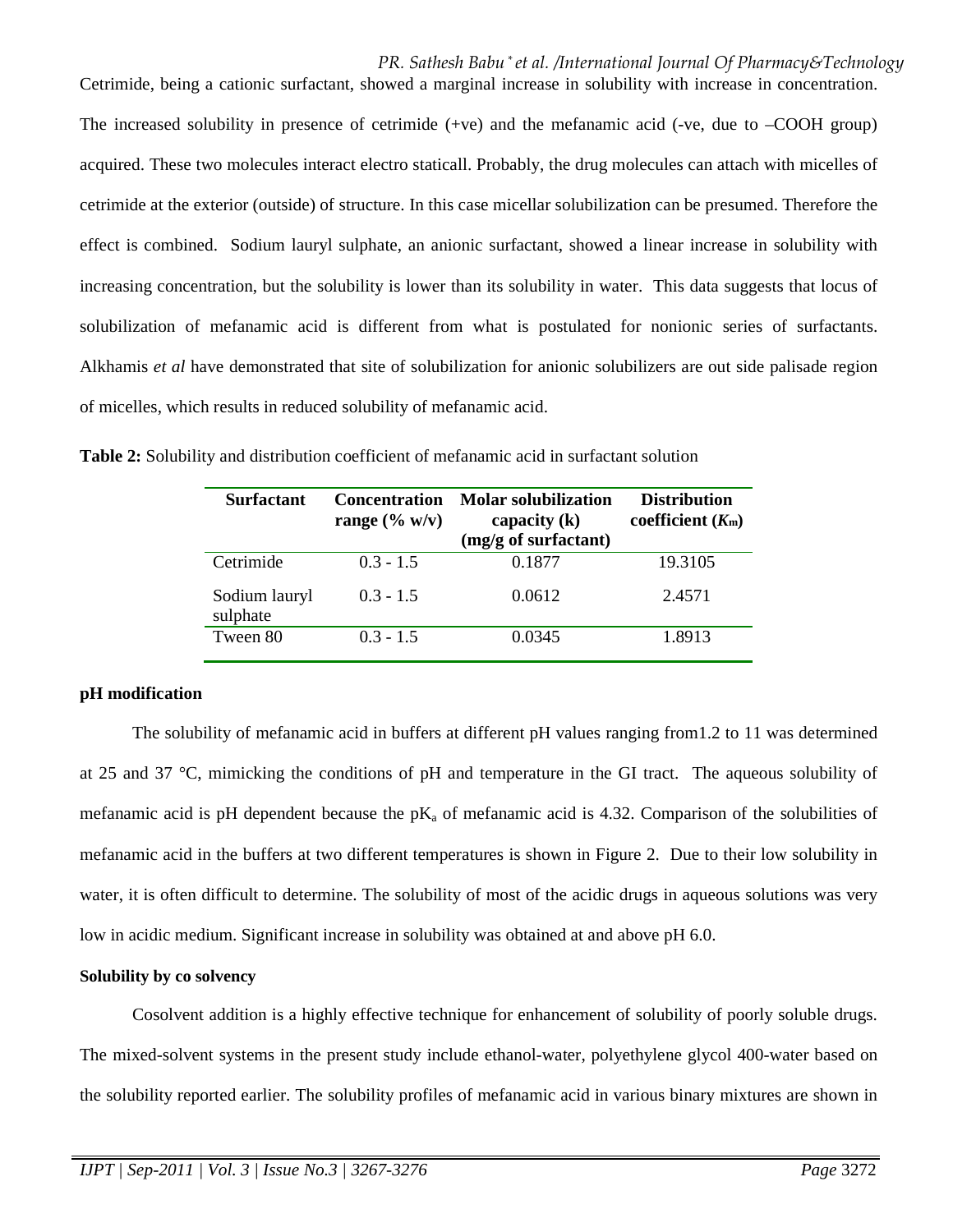# *PR. Sathesh Babu \* et al. /International Journal Of Pharmacy&Technology*

in the **Table 3,** the co solvents can be arranged with their solubilizing power in the following rank: ethanol > propylene glycol > PEG 400. It can also be noted that the maximum solubilizing effect was observed with ethanol, whereas ethylene glycol exhibited the minimum effect. However the effect was dependant on both the concentration and the type of co solvent used. It can be generally observed that the solubility of mefanamic acid increases by increasing the cosolvent concentration. Further, the effect is much significant at higher cosolvent concentrations. This finding is in accordance with previous reports on indomethacin and etodolac solubility in some selected co solvents<sup>7</sup>. The co solvents were reported to decrease the dielectric constant of water, the effect increasing with cosolvent concentration<sup>8</sup>. The solubility results obtained in the present study are in accordance with the dielectric constant concept, which states that when the polarity of the solvent is decreased, it becomes a more favorable medium for the dissolution of nonpolar or relatively non polar drugs<sup>9</sup>.

the **Figure 3**. According to the results obtained in the binary mixtures (solubilization capacities values) are given

The exponential dependence of the solubility of non-polar solutes on cosolvent concentration in a semiaqueous solution is described by the following equation.

$$
\log [S_{\text{mix}}] = \log [S] + \phi [V_{\text{cs}}]
$$

$$
\phi = \log [S_{\text{mix}}/S] / [V_{\text{cs}}]
$$

where [*S*mix] is the total apparent drug solubility in solvent mixture, [*S*] is the intrinsic drug solubility in water, [*V*cs] is the cosolvent concentration,  $\phi$  is the co solvent solubilization power.

| Solubilizer    | <b>Concentration range</b> | $\phi$ value |
|----------------|----------------------------|--------------|
| Ethanol        | $10 - 100\%$               | $-4.0422$    |
| <b>PEG-400</b> | $10 - 100\%$               | $-2.0908$    |

**Table 3:** Solubilization capacities of different co solvents for mefanamic acid

# **Simplex method (Ternary mixtures)**

The solubility of mefanamic acid in ternary mixtures was determined by simplex method in three solvent blends (ethanol-PEG-water, ethanol-PG-water, PG-PEG-ethanol systems). The solvent blend ratios were chosen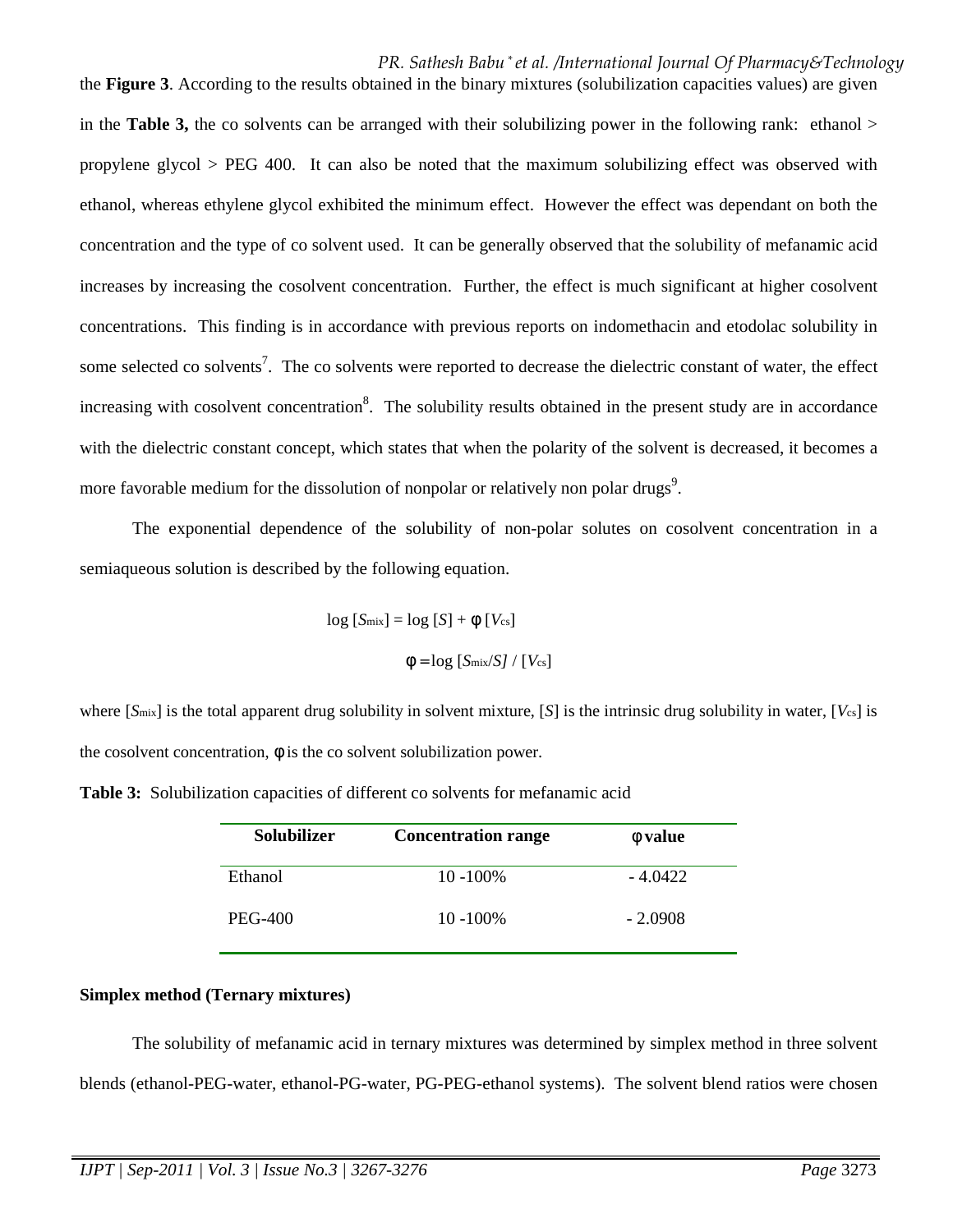*PR. Sathesh Babu \* et al. /International Journal Of Pharmacy&Technology* at lower levels based on the solubility determinations obtained in binary mixtures<sup>10</sup>. Simplex method was also used to get an optimum solvent mixture (ternary solvent system). The ternary mixtures containing PG-PEGethanol and ethanol-PEG-water were found to be optimum to formulate solution dosage forms. Higher solubility of mefanamic acid obtained in the PG-PEG-ethanol system.

Although mefanamic acid aqueous solubility is less, attempts were successful to enhance its solubility using a series of pure solvents and mixed solvent systems. The aqueous solubility of mefanamic acid could be enhanced significantly by the use of ethanol as the second solvent. In general ethanol, polyethylene glycol 400 mixtures are found to be good solvents for mefanamic acid. The commonly used doses of mefanamic acid and the minimum solubility of the mefanamic acid required for a 20 ml, 10 ml, 5 ml, and 2 ml doses are given (**Table 4)**. **Table 4:** Ratios of solvent systems required for drug solubility (250 mg) on volume basis

| Volume of       | <b>System</b>            |                                      |  |
|-----------------|--------------------------|--------------------------------------|--|
| system required | <b>Ethanol-PEG-water</b> | <b>PG-PEG-ethanol</b>                |  |
| $20 \text{ ml}$ | 40:50:10                 | 30:30:40, 30:40:30<br>and 40:40:20   |  |
| $10 \text{ ml}$ |                          | 30:30:40, 30:40:30<br>and $40:40:20$ |  |
| $5 \text{ ml}$  |                          | 30:30:40, 30:40:30<br>and 40:40:20   |  |
| $2 \text{ ml}$  |                          | 30:40:30                             |  |



**Figure 1:** Solubility of mefanamic acid in surfactant solutions. Cetrimide (♦), SLS (■), and Tween 80 (▲) at 25  $\rm ^{\circ}C$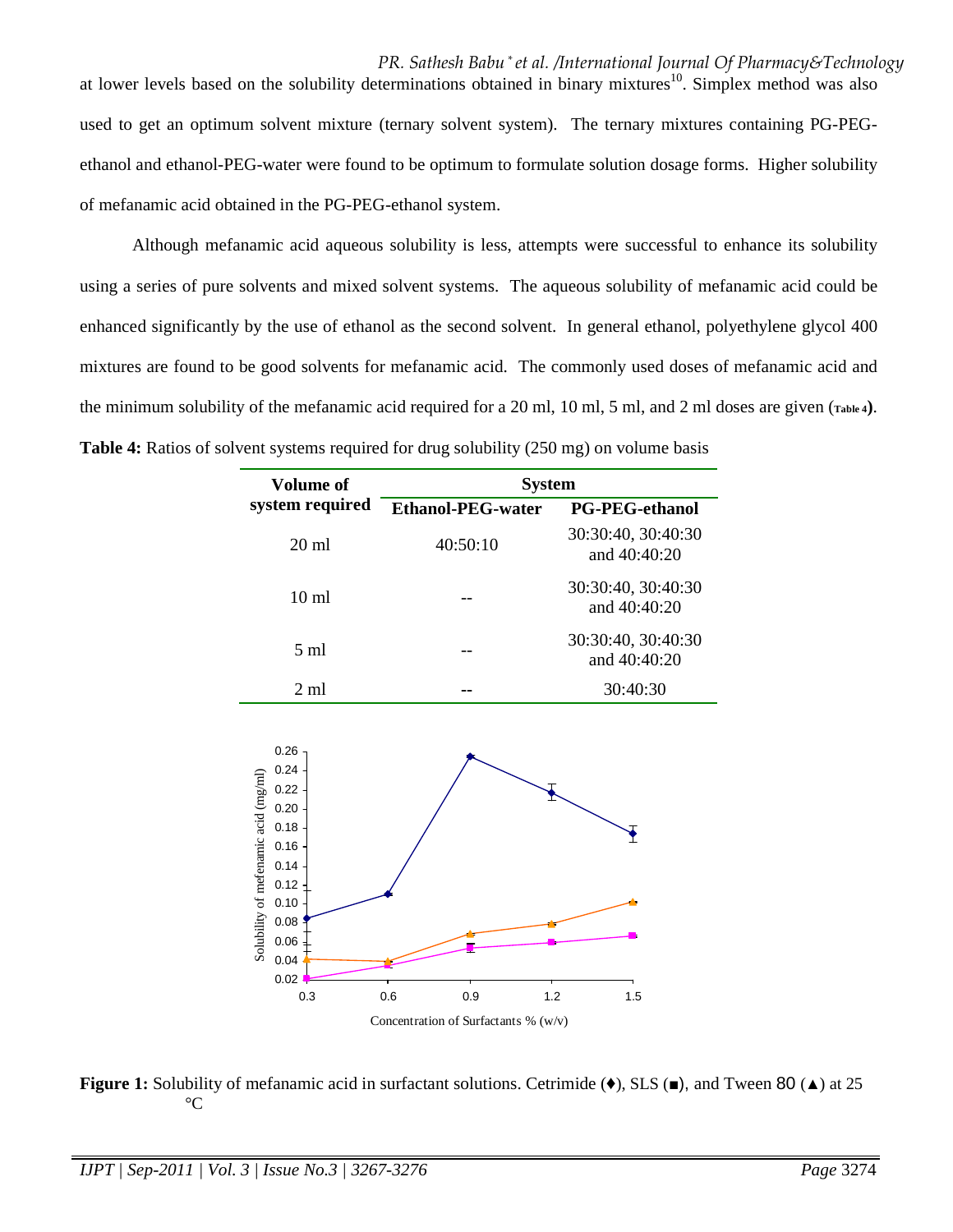

**Figure 2:** Comparison of solubility of mefanamic acid in buffers at different temperatures



**Figure 3:** Comparison of solubility of mefanamic acid in water-co solvent mixtures



Figure 4: Solubility studies of mefanamic acid in PG-PEG-ethanol blend by using simplex method.

# **Conclusion**